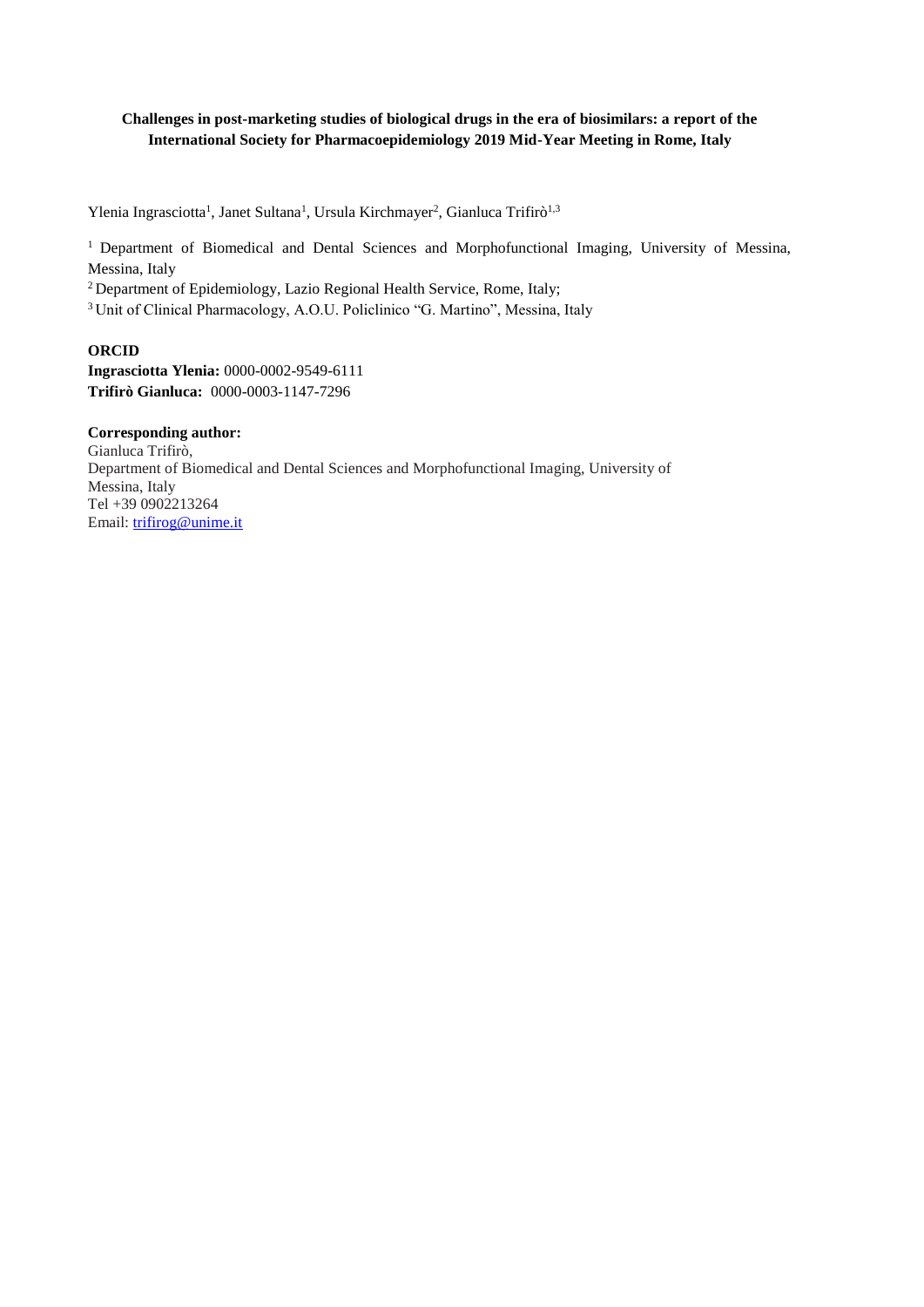# **Abstract**

Several controversial issues related to challenges in the post-marketing studies of biological drugs, including biosimilars, were discussed at the International Society for Pharmacoepidemiology (ISPE) 2019 Mid-Year Meeting in Rome in April. In recent years, the marketing of biosimilars has been growing thus offering opportunities for wider access by patients to high-cost biological drugs as well as ensuring the economic sustainability of national healthcare systems. Through the comparability exercise required for marketing approval, the similarity of biosimilars to the reference products in terms of efficacy, safety and quality has to be demonstrated in pre-marketing studies. In Europe, the 15 years of experience of marketing of biosimilars has allowed the accumulation of a significant amount of scientific evidence confirming the comparability of the benefit-risk profile of biosimilars and originators. However, some aspects remain to be addressed both from a scientific and regulatory perspective, such as interchangeability and the automatic substitution of originators and biosimilars. The (long-term) monitoring of all biological drugs, including biosimilars, in real world settings is warranted with the ultimate goal of integrating preand post-marketing evidence about the aforementioned open questions. This conference report describes priorities, data sources, and methodological strategies for the post-marketing surveillance of biological drugs in the era of biosimilars.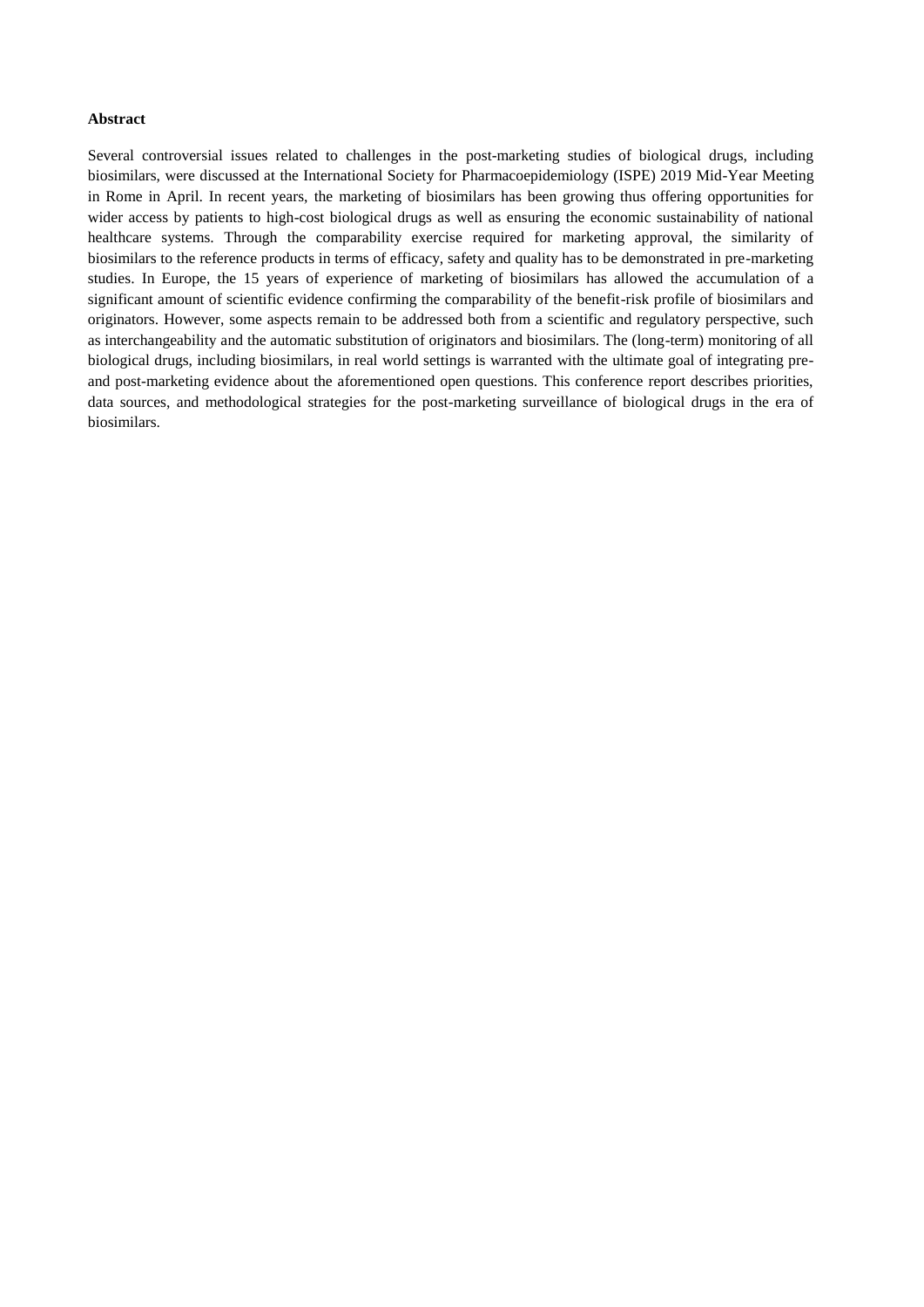## **1. Introduction**

The International Society for Pharmacoepidemiology (ISPE) is an international organization dedicated to advancing the health of the public by providing a global forum for the open exchange of scientific information and for the development of policy, education, and advocacy for the field of pharmacoepidemiology, including such areas as pharmacovigilance, drug utilization research, comparative effectiveness research, and therapeutic risk management. The ISPE 2019 Mid-Year Meeting was held in Rome (Italy) from the  $6<sup>th</sup>$  to the 9<sup>th</sup> April 2019 on the topic "Challenges in Post-marketing Studies of Biological Drugs in the Era of Biosimilars". This Conference was co-chaired by **Prof. Gianluca Trifirò** from the University of Messina and **Dr. Ursula Kirchmayer** from the Department of Epidemiology of Lazio Region. In general, 215 people from all over the world attended the meeting, which was endorsed by the Italian Association of Epidemiology (AIE), Italian Society of Pharmacology (SIF), Italian Biosimilar Group (IBG), International Society of Pharmacovigilance (ISOP), Italian Society of Hospital Pharmacy (SIFO), and National Institute of Health (ISS). The speakers included a variety of stakeholders, such as officers working in European and American drug regulatory agencies, as well as researchers from international scientific societies, such as the European Crohn's and Colitis Organization (ECCO), the American Society of Clinical Oncology (ASCO) and the European League Against Rheumatism (EULAR), as well as prestigious academic centres and industry with consolidated expertise on regulatory affairs, pharmacoepidemiology and biologics including biosimilars specifically.

The first day of the meeting started with the welcome address of Co-chairs **Gianluca Trifirò** and **Ursula Kirchmayer**, **Dr. Alison Bourke** (FISPE, International Society for Pharmacoepidemiology [ISPE] President), **Dr. Luca Li Bassi** (Director of the Italian Medicines Agency), **Professor Alessandro Mugelli** (President of the Italian Society of Pharmacology) and **Dr. Salvatore Scondotto** (President of the Italian Association of Epidemiology). There was a general consensus on the need for the different stakeholders to work in concert on the topic of biological drugs and biosimilars specifically and to pool their combined expertise. The conference was divided into four sessions: regulatory and industry perspectives on biological drugs including biosimilars, perspectives from scientific societies, interchangeability of originators and biosimilars, and infrastructures for real world evidence (RWE) generation on biological drugs including biosimilars.

### **2. Regulatory and Industry Perspectives**

The first session, moderated by **Patrizia Popoli**, President of the Scientific Committee of the Italian Medicines Agency, and **June Raine**, from the English Medicines and Healthcare Products Regulatory Agency (formerly chair of the Pharmacovigilance Risk Assessment Committee (PRAC)) gave a detailed overview of the regulatory and industry perspectives comparing the European experience to the United States (US) experience. **Dr. Thijs Giezen,** from the Biosimilar Medicinal Products Working Party of the European Medicines Agency (EMA), described the differences between originator and biosimilar development: while the conduct of pharmaceutical quality studies and the submission of risk management plans (RMPs) are required for all biological drugs, the focus of biosimilar development is to compare safety, efficacy, pharmacokinetics, pharmacodynamics and immunogenicity versus the reference product. It was emphasised that the aim of a biosimilar development program is not to establish the benefit of treatment but to establish biosimilarity (i.e. comparability of biosimilar and reference product). This has implications for biosimilar clinical studies, which have different aims with respect to clinical studies that are required for the reference product. In the post-marketing setting, drug regulatory requirements are the same for reference products as well as for biosimilars in terms of submitting RMPs, collecting spontaneous adverse drugs reaction (ADR) reports, and submitting Periodic Safety Update Reports (PSURs). The RMP of biosimilars should use the knowledge and experience gained from postmarketing monitoring of reference products, while again emphasising that the focus of biosimilar post-marketing monitoring is primarily aimed at comparing the biosimilar safety profile to the reference product. The importance of batch traceability was discussed, as several safety and efficacy issues identified in the real world setting may be batch-specific [1]. Another important topic that was discussed was the difference between switching, i.e. a decision taken by the treating physician to switch one medicine for another one having the same therapeutic effect, and automatic substitution, i.e. the practice of dispensing one medicine in place of another that is an equivalent and interchangeable medicine, occurring at the pharmacy level and without consultation with the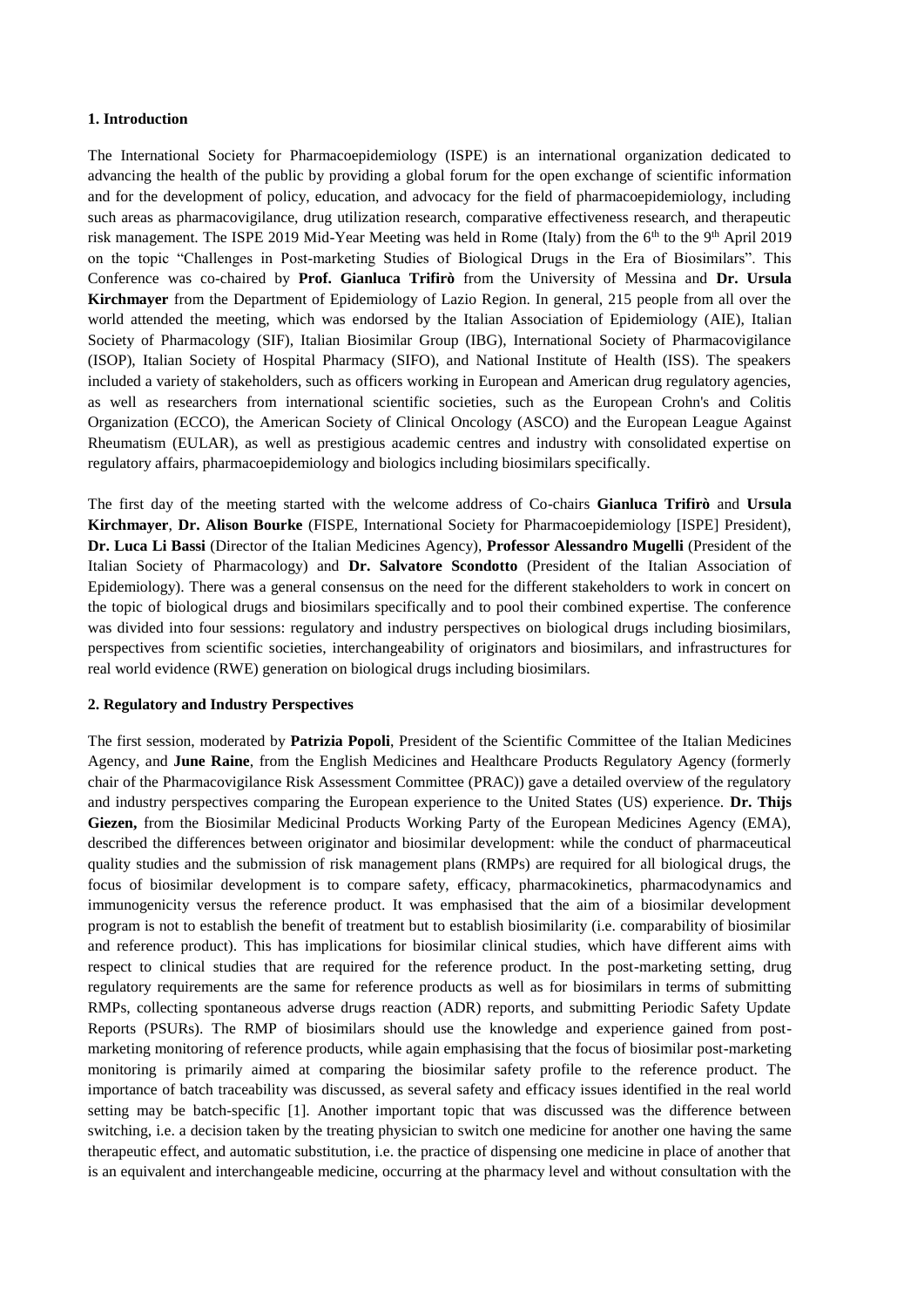prescriber. It was noted that interchangeability is outside the remit of the EMA, which defers to European individual member state decisions on this topic.

**Dr. Gerald Dal Pan,** from US Food and Drug Administration (FDA), gave an overview of the American regulatory experience concerning biological drugs, including biosimilars. The experience of biosimilar postmarketing monitoring is relatively limited in the US, as the first biosimilar drug was marketed in 2015. At the time of writing, 18 biosimilars have already been approved in the United States (compared to 60 approved in Europe) although not all are on the market. In same year as the introduction of the first biosimilar drug in the US, the FDA published guidance entitled "Scientific Considerations in Demonstrating Biosimilarity to a Reference Product, Guidance for Industry", outlining specific considerations for post-marketing monitoring of biosimilars [2]. Such considerations include evaluating efficacy and safety issues concerning the reference product as well as those emerging during biosimilar development and, whenever possible, related the use of the biosimilar in other countries where it is already on the market. Further considerations include the need to develop a good understanding of the conditions of use as well as the target patient population as well as the need to ensure the traceability of reference product vs. biosimilar use at batch level. Overall, the FDA's approach to the postmarketing surveillance of biosimilars is multi-modal, multi-disciplinary, lifecycle-based and risk-based. The tools used to implement biosimilar surveillance are the FDA Adverse Event Reporting System (FAERS), manufacturer regulatory dossiers (e.g. Periodic Safety Reports, study reports, etc.), drug utilization data and epidemiological data (e.g. Sentinel System). The US experience with FAERS in the context of biosimilar drugs is currently limited but preliminary data suggests that approximately 15% of filgrastim FAERS reports may not have adequate product-identifying information to determine if the patient took the biosimilar or the originator. Several studies using the Sentinel System are under way to describe originator and biosimilar use in detail, in order to inform FDA policy on the traceability of these drugs.

The pharmaceutical industry's perspective on biosimilars was discussed by **Drs**. **Uwe Gudat** and **Annalisa Iezzi**, from Fresenius Kabi SwissBioSim and Abbvie, respectively, two biotechnology companies that produce biosimilars. They highlighted the need to define the priorities of post-marketing surveillance of biological drugs and biosimilars in particular. Small observational studies of limited quality may not increase the evidence on biosimilarity, while, on the contrary, may potentially generate controversial results. In addition, it appears redundant to investigate issues that have already been fully addressed in the pre-marketing setting. Both speakers remarked that a large volume of evidence on drug use, safety and efficacy has been already generated on biological drugs, including biosimilars, by studies funded by the pharmaceutical industry. It was recently reported that such industry-funded studies are much more likely to be of high quality compared to studies that are not [3]. Dr. Iezzi attributed this to the stringent regulations on behalf of national and international drug agencies and compliance to such regulations. The importance of being able to trace biological drugs at batch level was emphasised in agreement with other speakers. The role of available Italian data sources, such as claims databases, electronic health records, or medical registries, along with their potential for studying biosimilar use, safety and equivalence was described in detail. The use of these data sources is, however, not without limitations: the difficulty of tracing biologic batch number and of investigating multiple switching are two such examples. Future steps to improve the post-marketing surveillance of biologic drugs could include the integration of different data sources with complementary strengths such as claims databases and clinical registries [4].

## **3. Perspective from Scientific Societies on biological drug and biosimilar use**

The second session was moderated by **Professor Alessandro Mugelli** from University of Florence, President of the Italian Society of Pharmacology, and by **Professor Sebastian Schneeweiss**, from Harvard Medical School/Brigham & Women's Hospital. Lectures were focused on the perspectives of scientific societies, such as ECCO, ASCO and EULAR, concerning originator and biosimilar use. **Dr. Gionata Fiorino**, from the Inflammatory Bowel Disease (IBD) Center of Humanitas Clinical and Research Institute in Milan, explained the point of view of ECCO on biosimilar use. He introduced the lecture by showing a survey conducted in 2014 on a total of 307 IBD specialists from ECCO. More than half of respondents declared to be not confident enough with biosimilars (34.6% not confident at all). In Europe, since marketing authorization of biosimilars, different prospective studies were conducted in patients with IBD [5,6]; results from these studies confirmed the comparability of the benefit-risk ratio of biosimilar infliximab versus originator. Data from a prospective,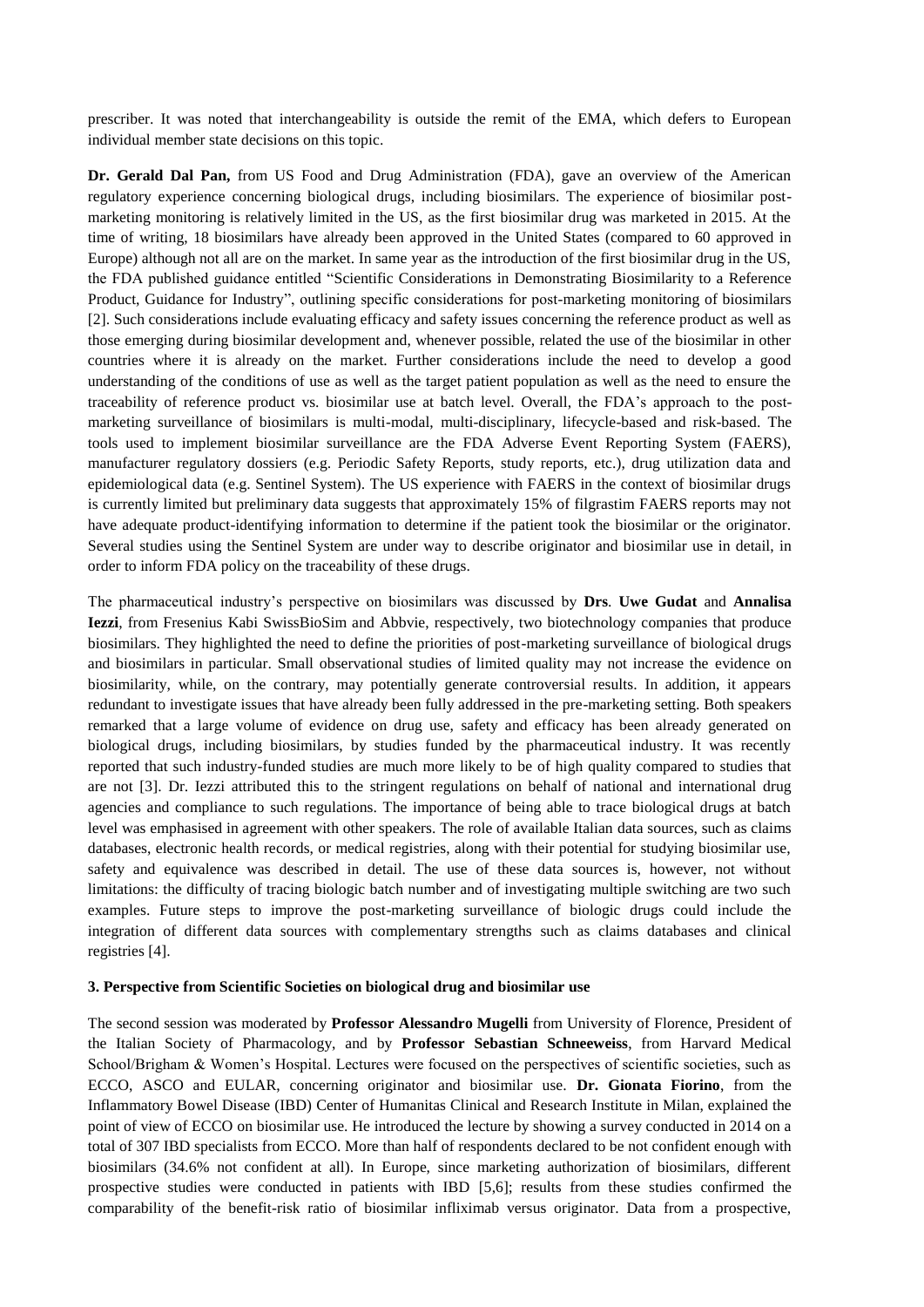nationwide cohort study including a large population of IBD patients from 33 referral centres confirmed again the absence of difference in effectiveness and safety of biosimilar infliximab versus originator in IBD patients [7]. Finally, a summary was given of the second ECCO Position Statement on the use of biosimilars for IBD, which confirms that a biosimilar product, registered in the EU, is considered as efficacious as the reference product when used in accordance with the information provided in the Summary of Product Characteristics [8]. However, demonstration of the safety of biosimilars requires large observational studies with long-term followup of IBD patients. This should be supplemented by registries supported by all involved stakeholders (manufacturers, healthcare professionals and patients' associations). Moreover, ECCO supports switching from the originator to a biosimilar in patients with IBD, but this should be based on appropriate discussion among physicians, nurses, pharmacists, and patients, and according to national recommendations. On the other hand, ECCO considers that additional efforts should be made to investigate in real world settings the clinical effects of reverse switching, multiple switching, and cross-switching among originator and different biosimilars in IBD patients due to the current lack of scientific and clinical evidence.

**Professor Tore K. Kvien** from the Department of Rheumatology Diakonhjemmet Hospital in Oslo (Norway), as a member of EULAR, summarized results of four large clinical studies of switching to biosimilar infliximab in patients previously treated with reference product infliximab in rheumatology, and presented the EULAR recommendations for the management of rheumatological diseases [9–12]. In the extension of the PLANETAS and PLANETRA studies, which explored the efficacy and safety of switching to biosimilar infliximab in patients previously treated with reference product infliximab for the treatment of ankylosing spondylitis and rheumatoid arthritis, respectively, antidrug antibody (ADA) incidence as well as response rate were comparable between maintenance and switch infliximab groups [9,10]. Recently, the largest nationwide Norwegian randomised controlled trial (NOR-SWITCH) in patients with immune-mediated diseases (Crohn's disease, ulcerative colitis; psoriasis; psoriatic arthritis; rheumatoid arthritis and ankylosing spondylitis) showed the non-inferiority of switching from originator infliximab to the biosimilar vs. the continuity of the treatment with the originator, according to a prespecified non-inferiority margin of 15% [11]. The NOR-SWITCH extension trial, which aimed to assess efficacy, safety and immunogenicity in patients taking biosimilar infliximab throughout the 78-week study period (maintenance group) versus patients switched to biosimilar infliximab at week 52 (switch group), confirmed the results of the main trial [12]. In the randomized, double-blind EGALITY study on the efficacy, safety and immunogenicity of etanercept biosimilar compared to the reference product in patients with moderateto-severe chronic plaque-type psoriasis [13] a total of 531 patients were randomized to self-administer etanercept biosimilar or reference product twice weekly subcutaneously. This study demonstrated comparable efficacy, safety and immunogenicity of etanercept biosimilar and reference product. In the recently published consensusbased recommendations of EULAR, the use of biosimilars to treat appropriate patients was considered as comparable to their originators [14]. Concerning single switch between originators and biosimilars, currently available evidence has confirmed its safety and effectiveness; moreover, there is no scientific rationale to expect that switching among biosimilars of the same active substance would result in a different clinical outcome but patient perspectives must be taken into account. Concerning post-marketing challenges, EULAR suggests that harmonized methods should be established to obtain reliable pharmacovigilance data, including traceability of both biosimilars and originators. Multiple switching among different biosimilars or between biosimilar and reference product in a real world setting should be assessed through clinical registries.

From the oncologic perspective, **Dr. Donald Harvey** summarized the statements of ASCO [15]. Concerning naming and labelling, to ensure high-quality cancer care, oncologists, patients, and pharmacists should be able to easily identify biological drugs and ensure that patients receive the intended therapy. Oncologists must understand the significance of the name of each specific biosimilar that is being considered for use as treatment, as well as the associated clinical information. Distinction and clarity on the naming and labeling of biosimilars before, during, and after use are critical to avoid unintended alternating or switching of biological drugs that have not been deemed interchangeable by the FDA. The FDA recommends a two-step approach to obtain the interchangeable biologic designation, first gaining approval as a biosimilar and then submitting supplemental data to support interchangeability on the basis of the transition studies (considering at least three switches (back and forward)). However, to date no biosimilars have received an FDA interchangeable status. Moreover, postmarketing evidence development on use, efficacy, and safety of all biological drugs including biosimilars is warranted to enhance patient and provider confidence with biological drugs and biosimilars specifically.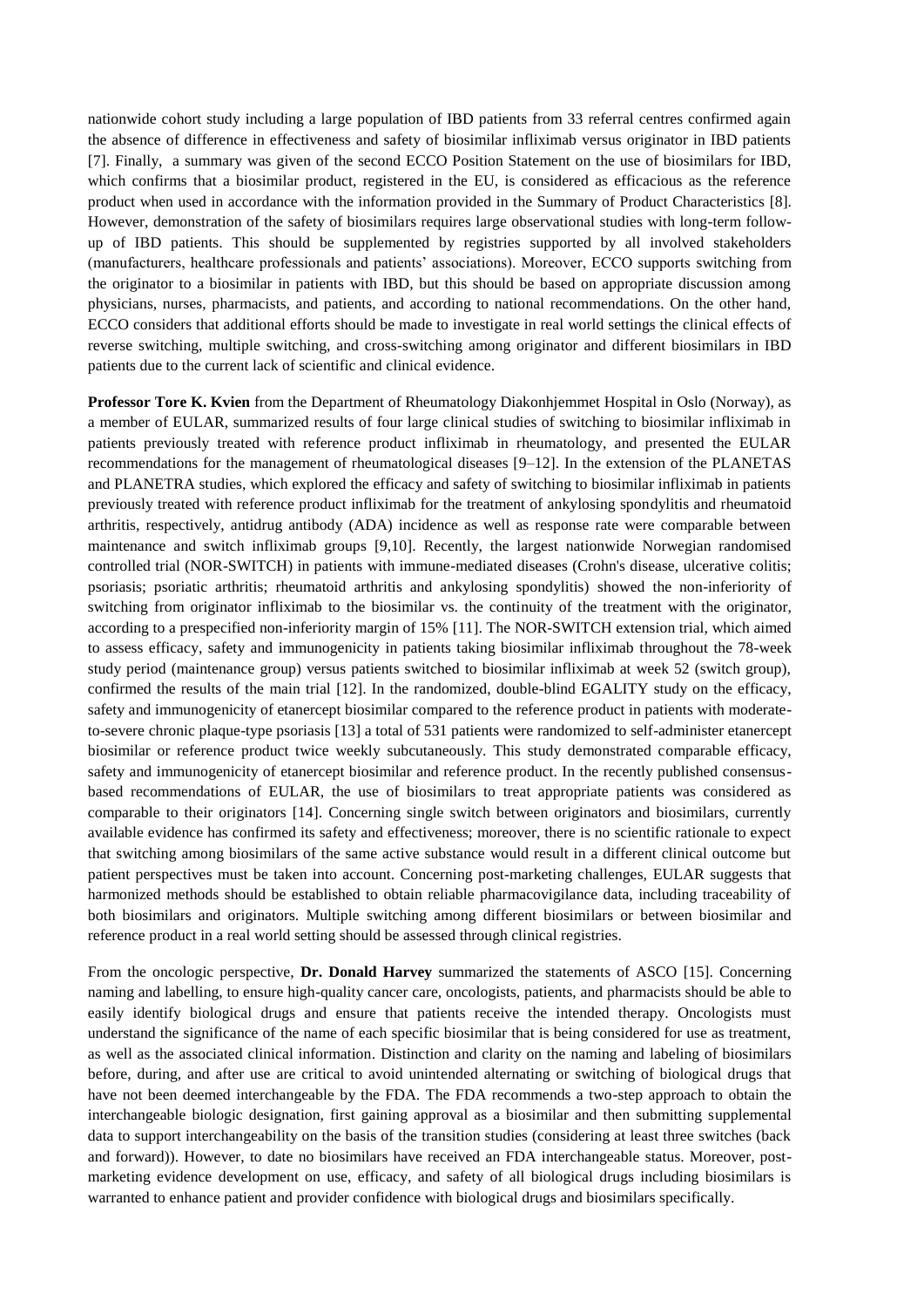#### **4. Interchangeability of originators and biosimilars**

This session, moderated by **Jaclyn Bosco** from IQVIA and **Giuseppe Traversa** from the Italian National Health Institute, focused on interchangeability of originator and biosimilar. Professor **Armando Genazzani** from the University of Eastern Piedmont showed the state of the art of interchangeability of reference products and biosimilars in different countries. Biological drugs are generally large complex proteins that are difficult to characterize and copy. As mentioned by the European Medicines Agency (EMA), however, ''*natural variability*  is inherent to all biologics and strict controls are always in place during manufacturing to ensure that it does not *affect the way the medicine works or its safety''* [16]*.* Thus, it was remarked that biological drugs often undergo post-marketing changes in their production process [17,18], which need to be assessed by the regulatory agencies. Differences in structure between the biosimilar and reference product, small or large, may theoretically impact on the properties of the biosimilar [19]. However, the comparability exercise (now used to demonstrate the biosimilarity of a biosimilar and the corresponding reference product) has been employed for decades to validate that any major manufacturing changes do not impact the quality, efficacy and safety (including immunogenicity) of the drug [20]. In October 2014, publicly available *European Public Assessment Reports* (EPARs) (N=29) for all monoclonal antibodies (mAbs) authorized by the EMA between 1998 and October 2014 were analysed [21]. These 29 EPAR reports included details of 404 manufacturing changes authorized by the EMA. Of these, 22 were categorized as high-risk, 286 as moderate-risk and 96 as low-risk manufacturing changes. The manufacturing change data presented herein indicate that, prior to the authorization of the first biosimilar mAb, the EMA had extensively evaluated the manufacturing process changes of originator mAbs, and gained significant experience in the change process and its impact on the safety and efficacy of biologicals. These comparability exercises became the guiding principles of biosimilarity to confirm that no meaningful differences in quality, safety and efficacy exist. These exercises have been employed in biosimilar development to ensure that sound scientific principles are adhered to. Since the manufacturing process for biosimilars will likely be different from the reference product for proprietary reasons, physicians ought to be able to trust the expertise of regulatory authorities to confirm the similarity of previously approved originator products and their biosimilars akin to their assessment of the pre- and post-manufacturing changes of biological drugs [17].

**Dr. Bente Glintborg** from Department of Rheumatology of Rigs hospitalet in Denmark showed the impact of non-medical switching from originator to biosimilar infliximab in patients with arthritis using the DANBIO registry. The DANBIO registry was set up in 2000 by the rheumatological society to monitor patients with inflammatory arthritis receiving biological drugs, covering more than 95% of adults with rheumatic diseases treated in routine care with biological drugs in Denmark. Results from this registry-based study showed that 802 patients treated with originator infliximab for >6 years were switched to biosimilar infliximab [22]. Disease activity and flare rates were unchanged, with no statistically significant differences during the 3-month period pre- vs. post-switch. Moreover, DANBIO data were used to assess the effectiveness and safety of the switching from originator to biosimilar etanercept in patients with rheumatoid arthritis, psoriatic arthritis and axial spondyloarthritis [23]. Of a total of 2,061 patients treated with originator etanercept, 1,621 (79%) patients switched to a biosimilar. Disease activity was unchanged 3 months' pre-switch/post-switch. In both switchers and non-switchers groups, lack of effect was the most common reason for withdrawal. These results indicate the safety of such switching and demonstrate the usefulness of registries for this purpose.

Finally, **Dr. Antonio Addis** from the Department of Epidemiology of Lazio Region provided an overview of Italian observational studies conducted through a network of claims databases from several local Health Units and Regions, covering a total population of around 13 million inhabitants (25% of the Italian population) [24– 26]. These studies documented that the practice of switching of biological drugs belonging to the same class is frequent in routine care, irrespective of the marketing of biosimilars. Italian post-marketing database studies have so far provided reassuring data on the comparative effectiveness and safety of originator and biosimilars of epoetins [27,28], demonstrating also the absence of clinical effects in those switching from originator to biosimilar epoetins. The usefulness of the Italian database network to address urgent regulatory questions on several aspects of biologicals including biosimilars was noted.

### **5. Infrastructures for real world evidence on biological drugs including biosimilars**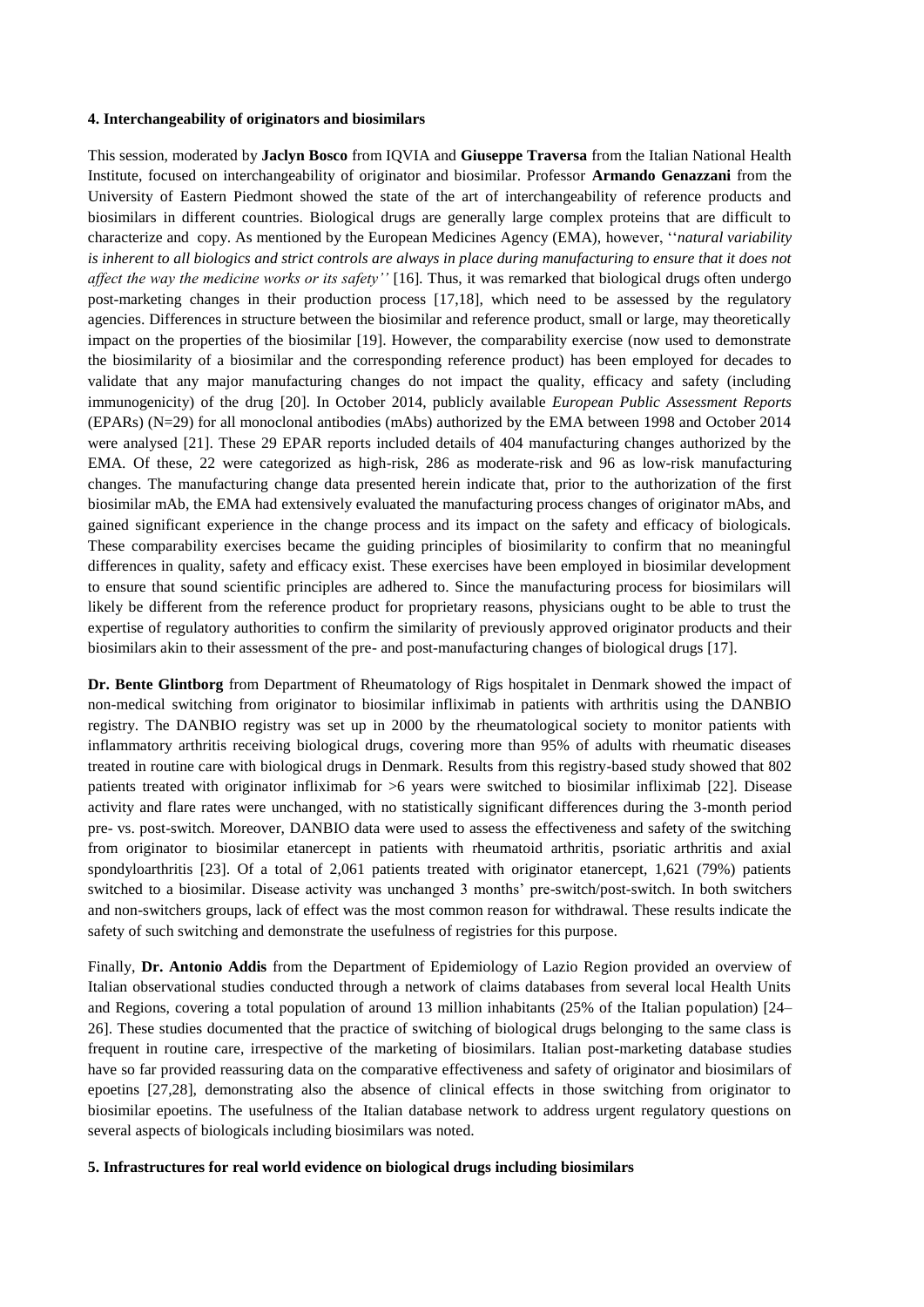The last session of the meeting, moderated by **Marina Davoli** from the Department of Epidemiology of Lazio Region and **Susana Perez-Gutthann** from RTI Health Solutions, Barcelona, was focused on the infrastructure for generating RWE on biological drugs in the era of biosimilars. It is important to create a system for the large volume of data to enable storage, sharing and analysis, as well as to set up a governance that allows a prompt reply to public health questions generating robust evidence though real world data. Professor **Jeffrey Brown** from Harvard Medical School and Harvard Pilgrim Health Care Institute showcased the experiences of creating and leveraging the informatics infrastructure that supports database networks in the US. Professor Brown explained that, in 2007, the FDA was given a mandate to launch an active surveillance system. In 2008, the Sentinel Initiative was launched, starting with a 5-year pilot project called Mini-Sentinel. Since then, the Sentinel System has been conducting studies using real-world data as a national medical product monitoring system, partnering with 18 data partners using a distributed data system with data on more than 100 million persons, using a common data model (CDM) approach [29]. The data used by the Sentinel System consists of administrative claims data, electronic healthcare records (EHRs) and laboratory test results for 10% of these EHRs, registries, and a small number of full-text clinical records. The specific challenge of identifying biological drugs within the Sentinel System while conducting real world data (RWD)-based studies on biological drugs mentioned earlier by Dr. Dal Pan were highlighted again. Currently, the US approach to recording biological drugs is evolving to meet these challenges, for example by addition of procedure codes that include not only the name of the biosimilar but also the manufacturer of that specific biosimilar. This can address some of the difficulties in tracing safety and effectiveness issues to a specific biological drug. To further address issues concerning post-marketing biological drug monitoring, the US has developed another network, the Biologics and Biosimilars Collective Intelligence Consortium (BBCIC), a non-profit, multi-stakeholder, scientific public service initiative that aims to conduct robust post-marketing observational research monitoring of biosimilars as well as newly marketed biological drugs for effectiveness and safety in a real-world setting. The infrastructure of the BBCIC leverages the network and expertise of the Sentinel System, although it is not part of the Sentinel System. The BBCIC governance includes a member of the FDA as well as workgroups that develop specific research areas, such as switching, comparative effectiveness research methods, International Classification of Diseases 9 to 10 mapping, and developing best practices to identify biological drugs through the available coding systems in the US.

**Dr. Andrew Bate** from Pfizer described the potential global real-world data-based strategies for biological drug post-marketing surveillance, with particular focus on machine learning. RWD currently has a role throughout the drug development lifecycle [28]. Dr. Bate suggested a three-tiered strategy to leverage RWD, made up of: local analysis of data available in-house, remote use of data, and ad-hoc use of data. In addition to single databases in the form of EHRs, claims databases and registries, there are several multi-database initiatives around the world that are involved in post-marketing drug surveillance, including the Canadian Network for Observational Drug Effect Studies (CNODES), Observational Health Data Sciences and Informatics (OHDSI) and EU-ADR, to name a few. As for other drug classes, for biological drug research it is important to have large data sets with long follow-up periods and good data capture in specialist settings. To collect the level of clinical detail needed, it might be necessary to augment RWD with primary data, for example by asking General Practitioners (GPs) or specialists to provide specific information about disease severity. While all the above data sources are increasingly used to study biological drugs, pharmacoepidemiological experience in this field is still somewhat limited. It is important to leverage the full potential of currently available data sources and identify measures to augment the capabilities of these data sources. In addition, the correct and transparent reporting of observational research is essential to render RWD and the evidence it produces useful for public health purposes [30].

**Dr. Nello Martini** from Drugs & Health discussed the role of real-world data on biological drugs including biosimilars for informed regulatory decision making. In light of the recent European marketing of different biosimilars of monoclonal antibodies, it is necessary to conduct post-marketing studies in the field of gastroenterology, dermatology, rheumatology and onco-hematology. He presented an Italian Drug Agencyfunded pharmacovigilance national project, "Post-marketing evaluation of comparative benefit-risk profile of biological drugs and corresponding biosimilars in dermatology, rheumatology, gastroenterology and oncohematology using real world data from an Italian network of databases, active surveillance and clinical registries - VALORE project" as an example of a coordinated initiative to leverage several available data sources to study biological drug use. For the purpose of the project, a multi-regional network will be built (covering several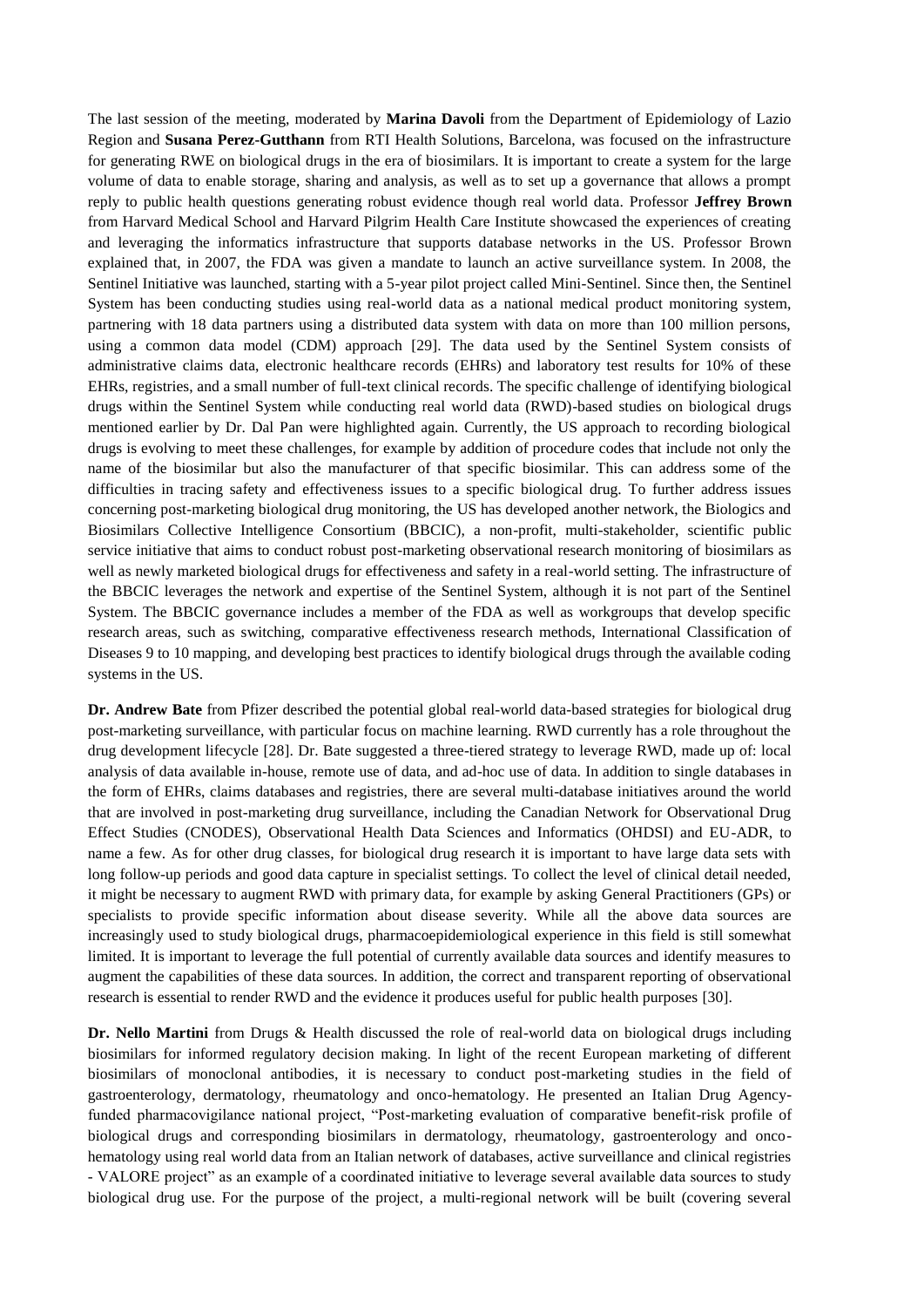million of inhabitants) in order to integrate and analyze data from different regional claims databases and clinical registries. In line with national rules regarding patient privacy, the construction of a network of different data sources may be a tool that overcomes the traditional limitations of administrative databases (e.g. lack of some clinical details, such as parameters of effectiveness, information on lifestyles, etc.) and from the other side those related to clinical registries (reduced number of enrolled patients and years of follow-up, limited ability to observe the patient in the long term, especially with regard to serious ADRs that lead to hospitalization). It was highlighted that Italy, due to the experience gained in conducting a large number of observational studies on biologicals (and biosimilars specifically) in the last decade, has become a leader in the RWE generation on these drugs. It was added that, very recently, the updated ASCO/American Society of Hematology (ASH) clinical practice guideline for anemia management in cancer patients [31] cited several Italian multi-database studies demonstrating the comparability of epoetin alfa, originator and biosimilar, as well as other epoetins still covered by patents (e.g. darbepoetin, epoetin beta) in terms of effectiveness and safety [27,28,33,34].

# **6. Conclusions**

As for originator biological drugs, post-marketing monitoring of biosimilars is necessary, in line with risk management plans. In particular, some specific issues, such as immunogenicity, interchangeability of originator and biosimilars, the appropriateness of their use, and impact on costs and on access to innovative biotechnological drugs, should be carefully evaluated, to support and integrate with available pre-marketing evidence. Through claims databases and clinical registries it may be possible to monitor the benefit-risk profile of biologicals, including biosimilars.

**Author Contributions:** GT, UK generated the study idea. YI, GT and JS wrote the final manuscript. All authors read and approved the final manuscript.

# **Compliance with ethical standards**

# **Funding:** No funding was received.

**Conflicts of Interest:** Trifirò Gianluca declares his participation on advisory boards on biosimilars, organized by Sandoz and Hospira; furthermore, he coordinates a pharmacoepidemiology research team at the University of Messina, which receives research grants for projects that are not related to the topic of the paper. Ylenia Ingrasciotta, Janet Sultana, and Ursula Kirchmayer declare that they have no conflicts of interest.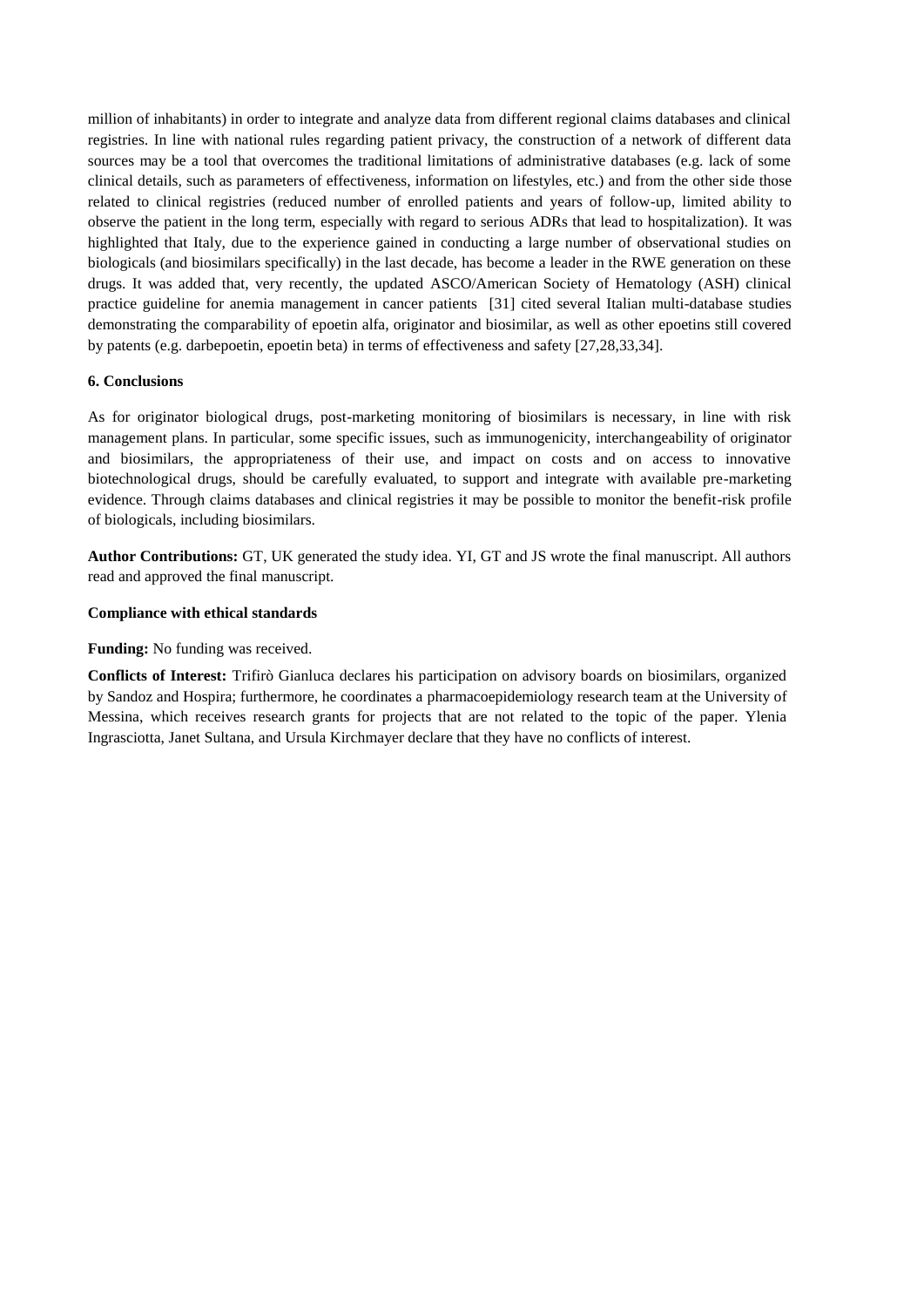# **References**

- 1. Vermeer NS, Straus SMJM, Mantel-Teeuwisse AK, Domergue F, Egberts TCG, Leufkens HGM, et al. Traceability of biopharmaceuticals in spontaneous reporting systems: a cross-sectional study in the FDA Adverse Event Reporting System (FAERS) and EudraVigilance databases. Drug Saf [Internet]. 2013 Aug;36(8):617–25. Available from: http://www.ncbi.nlm.nih.gov/pubmed/23771794
- 2. US FDA. Scientific Considerations in Demonstrating Biosimilarity to a Reference Product Guidance for Industry Scientific Considerations in Demonstrating Biosimilarity to a Reference Product. Quality Considerations in Demonstrating Biosimilarity of a Therapeutic P. Guid Ind. 2015;(February).
- 3. Industry-funded rheumatology RCTs are higher quality [Internet]. Available from: https://www.mdedge.com/rheumatology/article/197008/psoriatic-arthritis/industry-funded-rheumatology-rctsare-higher-quality
- 4. Trifirò G, Gini R, Barone-Adesi F, Beghi E, Cantarutti A, Capuano A, et al. The Role of European Healthcare Databases for Post-Marketing Drug Effectiveness, Safety and Value Evaluation: Where Does Italy Stand? Drug Saf [Internet]. 2019;42(3):347–63. Available from: https://doi.org/10.1007/s40264-018-0732-5
- 5. Fiorino G, Manetti N, Armuzzi A, Orlando A, Variola A, Bonovas S, et al. The PROSIT-BIO Cohort: A Prospective Observational Study of Patients with Inflammatory Bowel Disease Treated with Infliximab Biosimilar. Inflamm Bowel Dis [Internet]. 2017;23(2):233–43. Available from: http://www.ncbi.nlm.nih.gov/pubmed/28092307
- 6. Jahnsen J, Detlie TE, Vatn S, Ricanek P. Biosimilar infliximab (CT-P13) in the treatment of inflammatory bowel disease: A Norwegian observational study. Expert Rev Gastroenterol Hepatol [Internet]. 2015;9 Suppl 1:45–52. Available from: http://www.ncbi.nlm.nih.gov/pubmed/26395534
- 7. Armuzzi A, Fiorino G, Variola A, Manetti N, Fries W, Orlando A, et al. The PROSIT Cohort of Infliximab Biosimilar in IBD: A Prolonged Follow-up on the Effectiveness and Safety Across Italy. Inflamm Bowel Dis [Internet]. 2019 Feb 21;25(3):568–79. Available from: http://www.ncbi.nlm.nih.gov/pubmed/30137352
- 8. Danese S, Fiorino G, Raine T, Ferrante M, Kemp K, Kierkus J, et al. ECCO Position Statement on the Use of Biosimilars for Inflammatory Bowel Disease—An Update. J Crohn's Colitis. 2017;11(1):26–34.
- 9. Park W, Suh C-H, Shim SC, Molina FFC, Jeka S, Medina-Rodriguez FG, et al. Efficacy and Safety of Switching from Innovator Rituximab to Biosimilar CT-P10 Compared with Continued Treatment with CT-P10: Results of a 56-Week Open-Label Study in Patients with Rheumatoid Arthritis. BioDrugs. 2017 Aug;31(4):369–77.
- 10. Yoo DH, Prodanovic N, Jaworski J, Miranda P, Ramiterre E, Lanzon A, et al. Efficacy and safety of CT-P13 (biosimilar infliximab) in patients with rheumatoid arthritis: Comparison between switching from reference infliximab to CT-P13 and continuing CT-P13 in the PLANETRA extension study. Ann Rheum Dis. 2017;
- 11. Jørgensen KK, Olsen IC, Goll GL, Lorentzen M, Bolstad N, Haavardsholm EA, et al. Switching from originator infliximab to biosimilar CT-P13 compared with maintained treatment with originator infliximab (NOR-SWITCH): a 52-week, randomised, double-blind, non-inferiority trial. Lancet [Internet]. 2017 Jun;389(10086):2304–16. Available from: https://linkinghub.elsevier.com/retrieve/pii/S0140673617300685
- 12. Goll GL, Jørgensen KK, Sexton J, Olsen IC, Bolstad N, Haavardsholm EA, et al. Long-term efficacy and safety of biosimilar infliximab (CT-P13) after switching from originator infliximab: open-label extension of the NOR-SWITCH trial. J Intern Med [Internet]. 2019 Feb 14; Available from: http://www.ncbi.nlm.nih.gov/pubmed/30762274
- 13. Griffiths CEM, Thaçi D, Gerdes S, Arenberger P, Pulka G, Kingo K, et al. The EGALITY study: a confirmatory, randomized, double-blind study comparing the efficacy, safety and immunogenicity of GP2015, a proposed etanercept biosimilar, vs. the originator product in patients with moderate-to-severe chronic plaquetype psoriasis. Br J Dermatol [Internet]. 2017 Apr;176(4):928–38. Available from: http://www.ncbi.nlm.nih.gov/pubmed/27787890
- 14. Kay J, Schoels MM, Dörner T, Emery P, Kvien TK, Smolen JS, et al. Consensus-based recommendations for the use of biosimilars to treat rheumatological diseases. Ann Rheum Dis [Internet]. 2018;77(2):165–74. Available from: http://www.ncbi.nlm.nih.gov/pubmed/28866648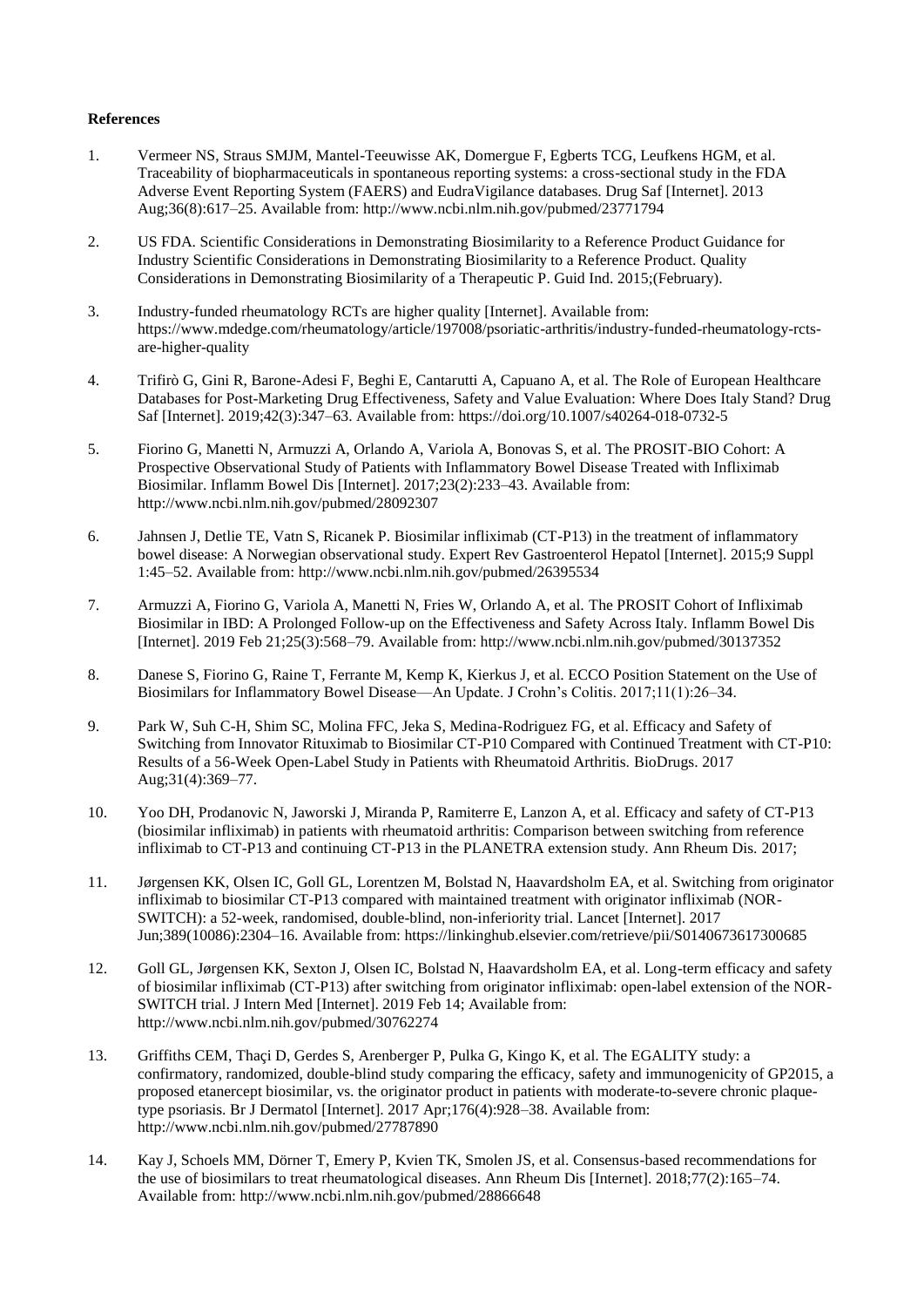- 15. Lyman GH, Balaban E, Diaz M, Ferris A, Tsao A, Voest E, et al. American Society of Clinical Oncology Statement: Biosimilars in Oncology. J Clin Oncol [Internet]. 2018 Apr 20;36(12):1260–5. Available from: http://www.ncbi.nlm.nih.gov/pubmed/29443651
- 16. European Medicines Agency (EMA). Biosimilars in the EU, Information guide for healthcare professionals [Internet]. 2017. Available from: https://www.ema.europa.eu/en/documents/leaflet/biosimilars-eu-informationguide-healthcare-professionals\_en.pdf
- 17. Vezér B, Buzás Z, Sebeszta M, Zrubka Z. Authorized manufacturing changes for therapeutic monoclonal antibodies (mAbs) in European Public Assessment Report (EPAR) documents. Curr Med Res Opin. 2016;32(5):829–34.
- 18. Opinion NS, Issued CD, Information P. Remicade Procedural steps taken and scientific information after the authorisation Changes made after 1 October 2004. October. 2004;44(October):1–25.
- 19. Schneider CK. Biosimilars in rheumatology: the wind of change. Ann Rheum Dis. 2013;72(3):315–8.
- 20. European Medicines Agency (EMA). Committee for Medicinal Products for Human Use (CHMP): guideline on similar biological medicinal products containing biotechnology-derived proteins as active substance: nonclinical and clinical issues [Internet]. 2013. Available from: http://www.ema.europa.eu/docs/en\_GB/document\_library/%0AScientific\_guideline/2013/06/WC500144124.pd f.
- 21. European public assessment reports [Internet]. Available from: http://www.ema.europa.eu/ema/index.jsp?curl=pages%2Fmedicines%2Flanding%2Fepar\_search.jsp&mid=WC 0b01ac058001d124&searchTab=searchByAuthType&alreadyLoaded=true&isNewQuery=true&status=Authori sed&status=Withdrawn&status=Suspended&status=Refused&keyword=Enter
- 22. Glintborg B, Sørensen IJ, Loft AG, Lindegaard H, Linauskas A, Hendricks O, et al. A nationwide non-medical switch from originator infliximab to biosimilar CT-P13 in 802 patients with inflammatory arthritis: 1-year clinical outcomes from the DANBIO registry. Ann Rheum Dis. 2017;
- 23. Glintborg B, Loft AG, Omerovic E, Hendricks O, Linauskas A, Espesen J, et al. To switch or not to switch: results of a nationwide guideline of mandatory switching from originator to biosimilar etanercept. One-year treatment outcomes in 2061 patients with inflammatory arthritis from the DANBIO registry. Ann Rheum Dis. 2018 Nov;annrheumdis-2018-213474.
- 24. Ingrasciotta Y, Giorgianni F, Bolcato J, Chinellato A, Pirolo R, Tari DU, et al. How Much Are Biosimilars Used in Clinical Practice? A Retrospective Italian Population-Based Study of Erythropoiesis-Stimulating Agents in the Years 2009-2013. BioDrugs. 2015;29(4):275–84.
- 25. Marcianò I, Ingrasciotta Y, Giorgianni F, Bolcato J, Chinellato A, Pirolo R, et al. How did the Introduction of Biosimilar Filgrastim Influence the Prescribing Pattern of Granulocyte Colony-Stimulating Factors? Results from a Multicentre, Population-Based Study, from Five Italian Centres in the Years 2009–2014. BioDrugs. 2016;30(4):295–306.
- 26. Marcianò I, Ingrasciotta Y, Giorgianni F, Ientile V, Chinellato A, Tari DU, et al. Pattern of Use of Biosimilar and Originator Somatropin in Italy: A Population-Based Multiple Databases Study During the Years 2009- 2014. Front Endocrinol (Lausanne) [Internet]. 2018;9:95. Available from: http://www.ncbi.nlm.nih.gov/pubmed/29593655
- 27. Ingrasciotta Y, Giorgianni F, Marcianò I, Bolcato J, Pirolo R, Chinellato A, et al. Comparative Effectiveness of Biosimilar, Reference Product and Other Erythropoiesis-Stimulating Agents (ESAs) Still Covered by Patent in Chronic Kidney Disease and Cancer Patients: An Italian Population-Based Study. PLoS One. 2016;11(5):1–16.
- 28. Trotta F, Belleudi V, Fusco D, Amato L, Mecozzi A, Mayer F, et al. Comparative effectiveness and safety of erythropoiesis-stimulating agents (biosimilars vs originators) in clinical practice: a population-based cohort study in Italy. BMJ Open [Internet]. 2017;7(3):e011637. Available from: http://www.ncbi.nlm.nih.gov/pubmed/28283484%5Cnhttp://bmjopen.bmj.com/lookup/doi/10.1136/bmjopen-2016-011637
- 29. Platt R, Brown JS, Robb M, McClellan M, Ball R, Nguyen MD, et al. The FDA Sentinel Initiative An Evolving National Resource. N Engl J Med [Internet]. 2018 Nov 29;379(22):2091–3. Available from: